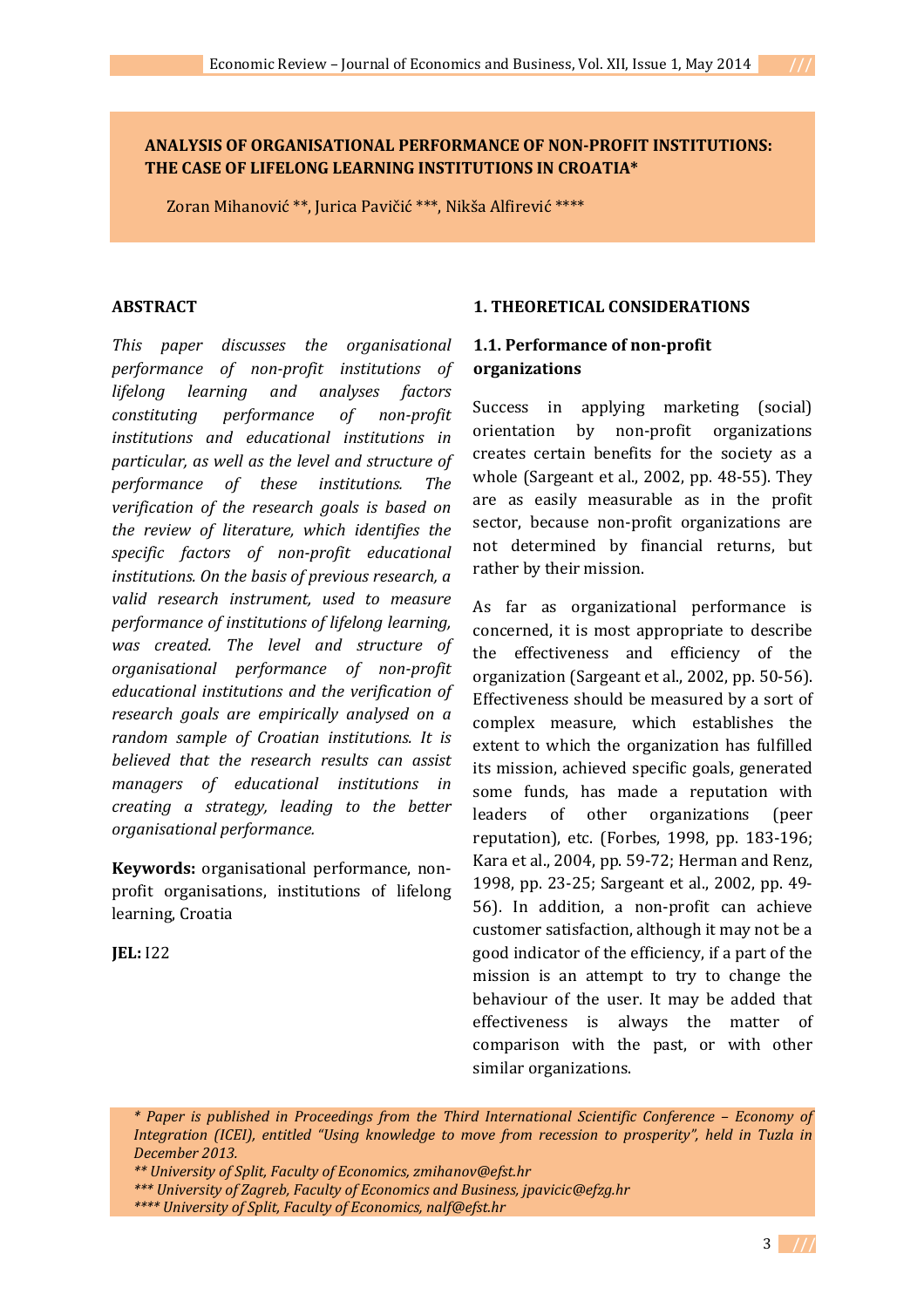Efficiency characterizes the relationship between inputs and outputs, which reflects the amount of effort spent or damage involved. Efficiency achieved by non-profit organizations is difficult to measure. They are required by their stakeholders to direct their modest resources towards the desired result (Herman and Renz, 1998, pp. 24-25).

In addition to organizational performance, as a result of successful marketing orientation of institutions, mutuality and reciprocity are created (Sargeant et al., 2002, pp. 58-59). This refers primarily to those who donate to the organization (as they, usually, do not have direct benefit) and those who achieve direct benefits from the organization, i.e. take part in the mutual exchange of values, ideas, etc.

The issue of identifying and interpreting performance in organizations from public and non-profit sectors, including education, is particularly demanding, especially by taking into account an almost unanimous agreement about the necessity of introducing and maintaining effective systems of managing performance in such environments (Poister, 2003, pp. 3-21). However, financial indicators cannot be used as the sole measure of organizational effectiveness, but should rather be complemented by stakeholder satisfaction and other relevant measures, such as the outcome measure and reputation (Herman, 1990, pp. 293-306). According to Herman and Renz, organizational performance in nonprofit organizations is multidimensional and consists of both financial and non-financial indicators (Herman and Renz, 1997, p. 185- 206). It is suggested that these dimensions are separate variables (more than one component of the overall concept of performance), because they reflect different priorities of various stakeholders, as well as changing beliefs among stakeholder groups about what constitutes effectiveness in the non-profit sector (Cutt, 1996, pp. 45-67; Herman and Renz, 1997, pp. 185-206; Herman and Renz, 1999, pp. 107-126). Although some of the

previously described methodological standpoints were later challenged by Sowa, Selden and Sandfort, there is an agreement on the need to develop a multi-dimensional approach to measuring non-profit performance which will integrate objective (based on data) and subjective (based on perception) measures of effectiveness (Sowa et al., 2004, pp. 711-728). However, the objective measurement of profit performance is difficult, if not impossible, due to the multiple and conflicting notions of effectiveness that arise in individual stakeholders (Herman and Renz, 1997, pp. 185-206). Therefore, one cannot deny that the effectiveness of non-profit/public organizations is a vague concept that depends on comparison with other (competing) organizations (Herman and Renz, 1999, pp. 107-126).

The performance of educational institutions, therefore, is socially created by different stakeholders that perceive the social role of these institutions in changing (or even competitive) ways. Also, it seems that the measures of effectiveness are more related to organizational systems and factors close to management (Callen and Fulk, pp. 48-65). It seems that the effectiveness of many nonprofit organizations is strongly mediated by organizational and management-related factors. The development of appropriate organizational and management systems, as a result of orientation towards stakeholders (or stakeholder demands) should, therefore, increase the organizational effectiveness as well.

The non-profit sector organizations maintain relationships with many different stakeholders, although users and donors are often singled out as the most important ones. They are often given different importance, depending on the type of the non-profit activity, and the managerial perception related to the mission and goals of the organization. For example, a "typical"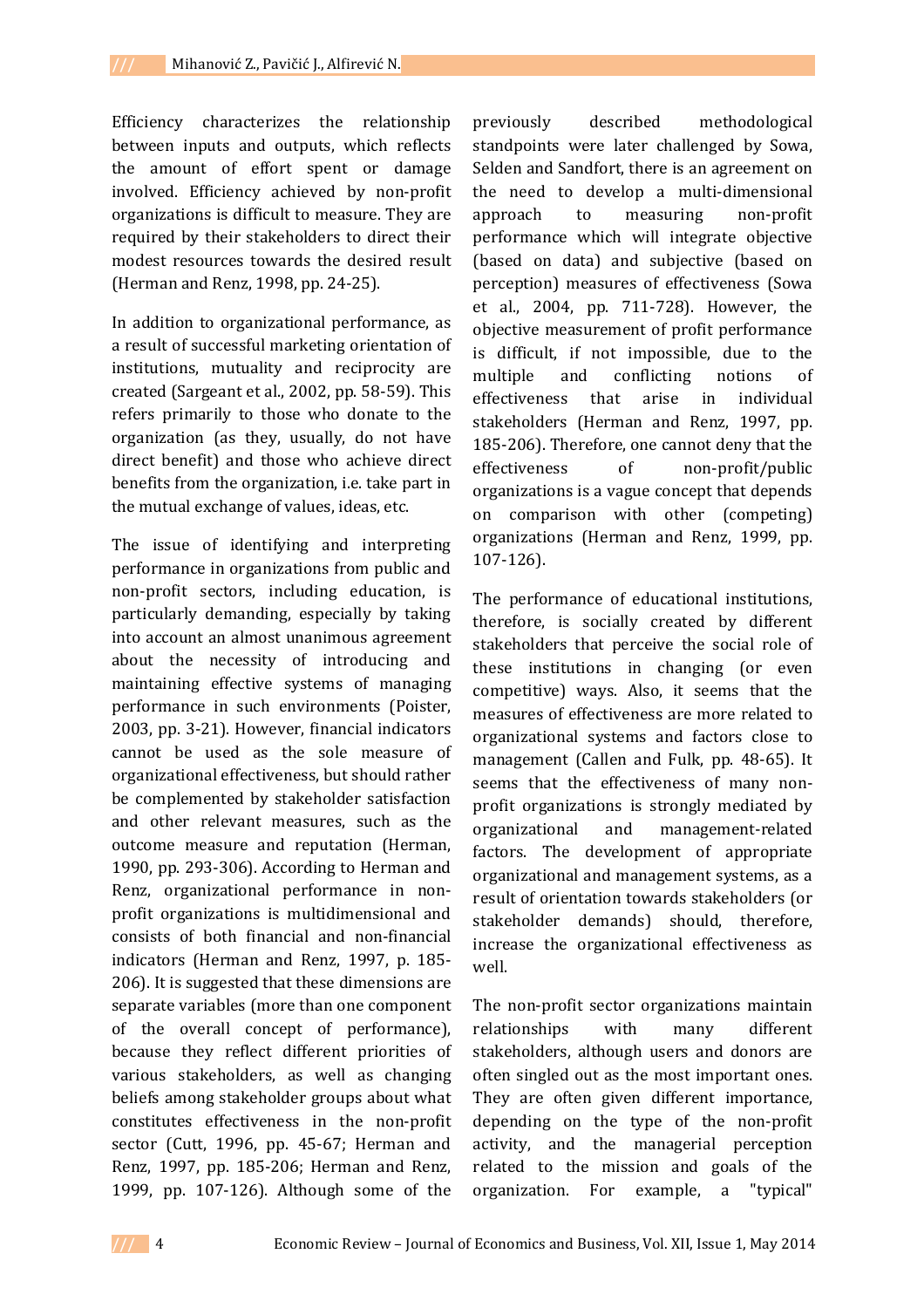hypothetical institution of lifelong learning can consider actual users, potential users, economic sector, teaching staff, relevant ministry, and the Croatian Employment Service as equally relevant.

Such an organization could be considered effective, if it meets the stakeholders' (pre)defined objectives (as defined in the "classical" theory of management) (Buble, 2006, p. 5). Nevertheless, more recent studies (Balser and McClusky, 2005, p. 310) emphasize management of relationships with stakeholders as the basis of organizational effectiveness, especially with regard to their dependence on donors in achieving their mission.

Stakeholders present a source of uncertainty for an institution, because they generally require resources and create the legitimacy of organizational activities. These relationships are not necessarily predictable, which requires that they are continuously monitored and managed. Stakeholders define their relationship with the organization by how they meet their expectations and how they are treated (Balser and McClusky, 2005, p. 296). Actions and responses from organizations can be problematic, especially when multiple stakeholder groups have varying and sometimes conflicting expectations of the organization. Stakeholders may want something that the organization cannot provide, or believes that it should not provide.

At the core of responsibilities and responses is the recognition that the role of an organization is not only responding to its environment. In fact, it can be proactive in deciding to achieve a balance between responding to its stakeholders and its own capabilities and resources, and awareness of the appropriate action (Balser and McClusky, 2005, p. 297). If it is difficult to assess the fulfilment of the mission of a certain organization, it does not seem possible to compare the degree of fulfilment among various types of non-profit organizations (Herman and Renz, 1998, p. 24). For example, an organization was not successful in implementing its mission to prevent, reduce, and ultimately stop the abuse of women, if the reports of abuse showed no reduction. So, it is difficult to determine the achievement of an organization and its positive effects on the community, because they tend to be vague and ambiguous.

# **1.2. Performance of educational institutions**

It is difficult to use market mechanisms (e.g. profit) for determining the performance of educational institutions and the economic value of the educational input and output. Furthermore, there is no general agreement on what the input and output of the educational process is (Doherty, 2005). The output of education can generally be categorized in terms of teaching, research, and service, but it is exceptionally difficult to find the right measure for those dimensions. Furthermore, most indicators share the ambiguity one finds in the measurements of educational performance (for example, high performance of an "elite" educational institution may be, in some cases, attributed more to a high level of entry qualifications then to the efficiency of teaching). Therefore, it is difficult to define the interaction among various inputs and outputs. Generally, it is considered that education contributes to the economy through competent individuals. Inputs and outputs can generally be categorized in the following manner:

- Input is the qualification of a future student before applying for a higher level of education.
- The output of the education process are competences created during the education process (directly created by an educational institution) and other skills

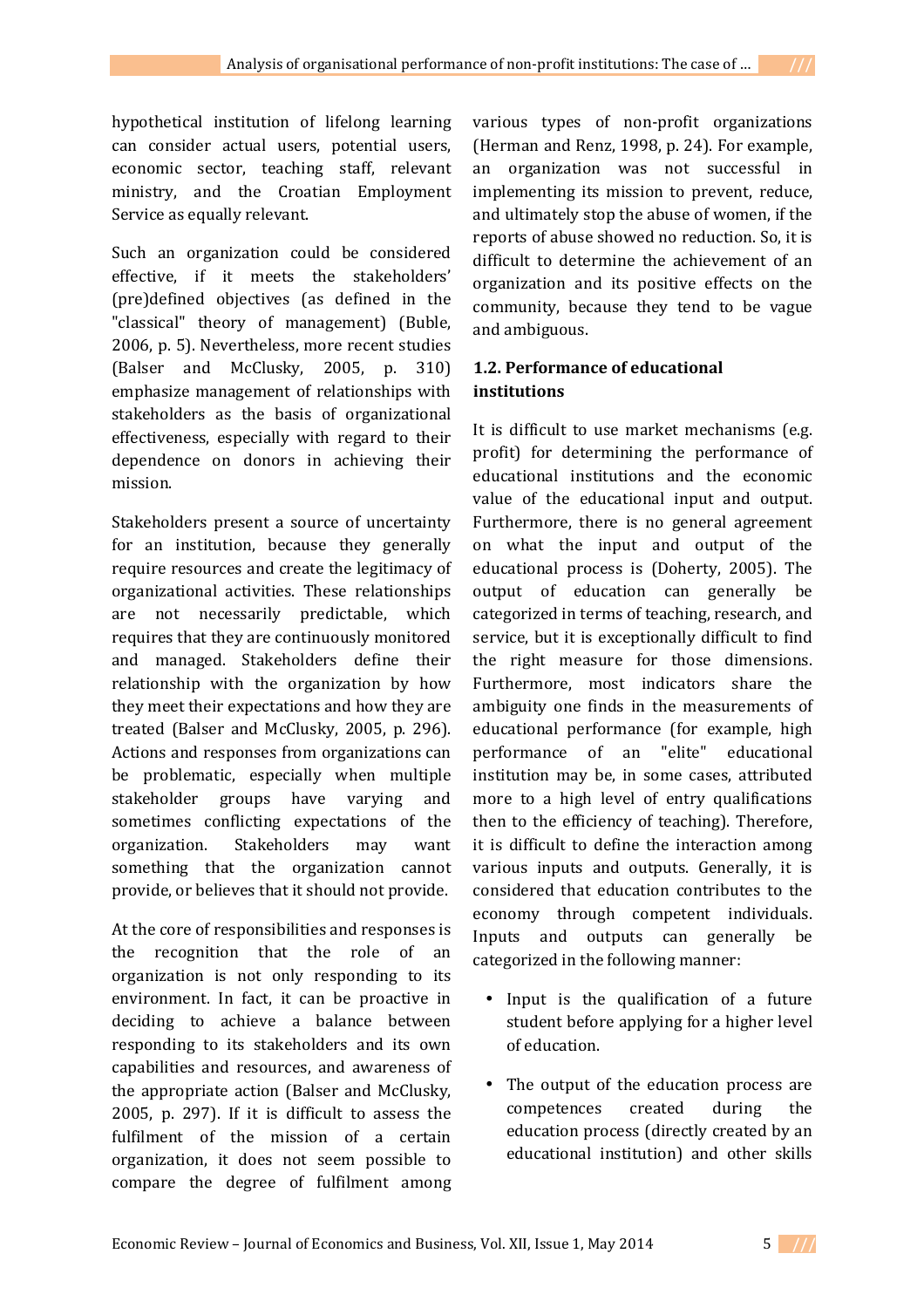relevant for the labour market (indirectly influenced by an educational institution).

One of the main issues for institutions for lifelong education is the creation of competences and skills required by the labour market. Therefore, competences of human capital created during education, as well as the relationships among such competences are goals of institutions of lifelong education.

Thus, the source of funds might be classified as an input to the educational processes, while everything that uses such sources is classified as output. For example, in a study on relative efficiencies of Australian universities, academic and non-academic staff are treated as inputs, while the number of registered and graduated students as well as research production are defined as outputs (Avkiran, 2005, pp. 57-80). Furthermore, in the case of high education, some authors define the efficiency of research and teaching separately and mutually at the level of a department (Beasley, 1995, pp. 441-452). On the other hand, in the study on the best ranked MBA programs in the USA, Colbert, Levary and Shaner focus only on teaching and defining relative efficiency of teaching (Colbert et al., 2000, pp. 656-669). One of the examples of defining performance in education is a study of performance of high education institutions, which includes various awards and evaluation of research, quoted in recognized research journals (Aghion, 2008, p. 24). The example for measuring performance in the US schools included different standardized measures (tests), such as the percentage of students who passed a standardized test. It is, generally, taken in various classes and is specified as a way of evaluating the quality of education and transferring responsibility for performance to schools. This group of information also contains other measures of performance, including the rate of attending class (the average daily percentage of students in school) and the rate of dropping out of school (the percentage of attendants

who dropped out or did not re-register (Smith and Larmier, 2004, pp. 728-736).

Authors who study effectiveness and school improvement, such as Sammons (1999), clearly recognize the importance of leadership in this process. The effects of leadership result in the perception of the overall school performance observed, in relation to the degree to which an organization meets and balances the needs and desires of the fundamental stakeholders (Herman and Renz, 1999, pp. 107-126). It is therefore necessary to emphasize the management of educational institutions not only as an administrative process, but also as a form of a socially responsible activity, which is linked both to organizational performance of schools as well as to more widely defined social interests (Heck and Hallinger, 2005, pp. 229-244).

In their measurements of strategic marketing and performances of educational institutions, Hammond, Harmon and Webster have used the measurement of an educational institution performance for the last year and the comparison with the main competitor(s) in the same period (Hammond et al., 2007, p. 436-459). In another study, Caruana et al., used the subjective measurement of the educational performance during the last five years as well as the subjective comparison with other educational institutions in acquiring financial funds in the last five years (Caruana et al., 1998, pp. 55-70). Similar approaches to performance measurement in education were used in other studies, as well (see, e.g. Harmon et al., 2003, pp. 241-250; Webster et al., 2005, pp. 377-382). Furthermore, when measuring marketing orientation and its impact on the performance, it should be taken into account that educational and non-profit organizations develop different levels and orientations of marketing orientation towards different stakeholders (Kara et al., 2004, pp. 59-72). The very results related to the relationship between marketing orientation and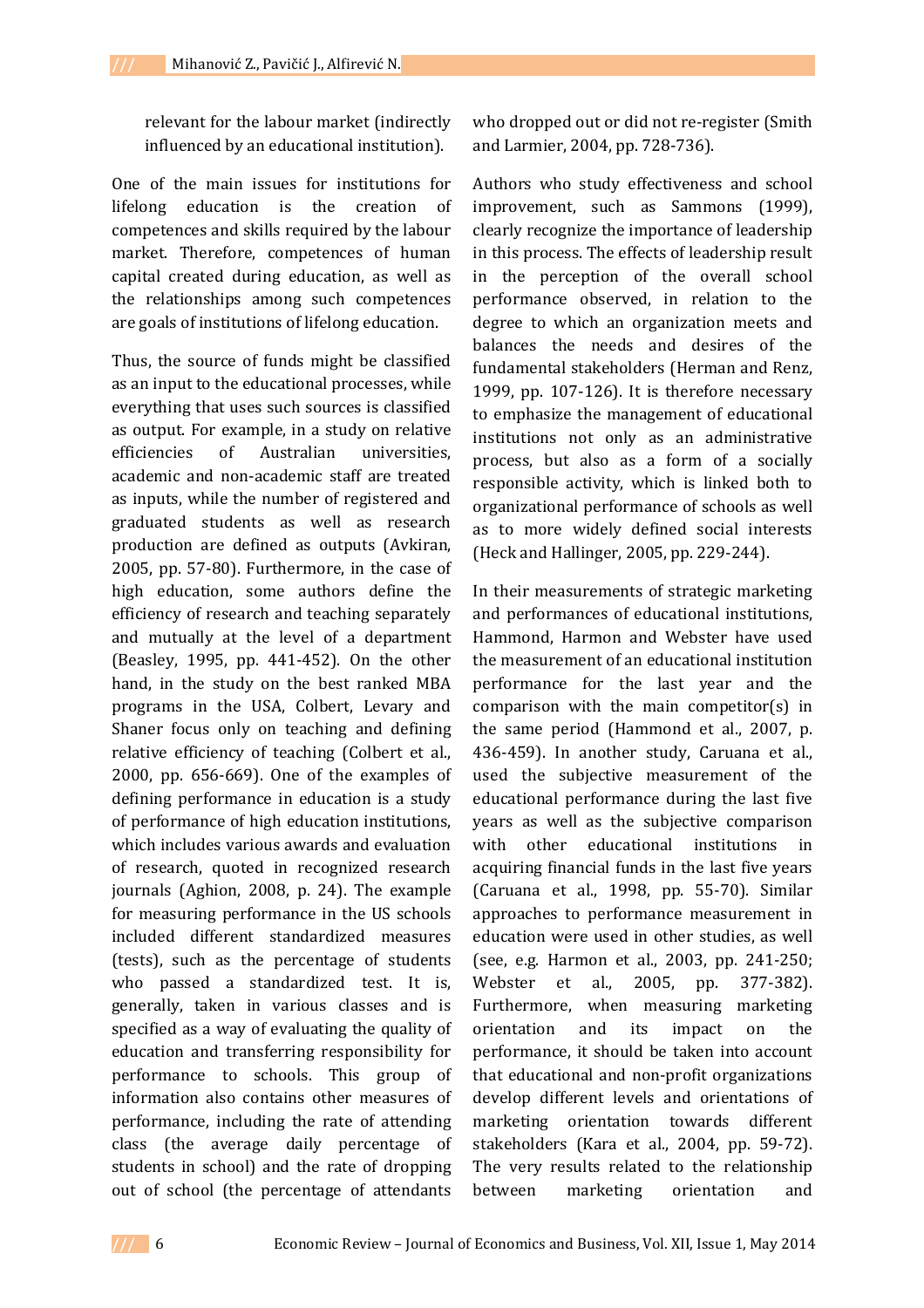performance may vary, depending on the type of measurements of performance being used (Voss and Voss, 2003, pp. 67-83). This is why Chan and Chau suggested that the performance of non-profit organizations can be measured on the basis of the capability of the organization to attract funds or donors of

In non-profit sector in general, as well as in education, evaluation of many activities demands a "mild judgment", which cannot be offered by strict measurements. The main reason for such a situation is the fact that it is difficult to identify suitable measurements for a sector such as education. How can the contribution of the education system to the intellectual capital of the nation be evaluated? Each of the subjective and objective measurements has its own values, but taking into account the impracticality of objective measurements, this study uses the subjective measurements of performances (Mihanović, 2010).

financial means (Chan and Chau, 1998, pp. 15-

28).

For a variety of reasons, such as a somewhat unordered situation in the industry of lifelong education in Croatia, the typical institutions of lifelong learning offer a variety of programs: from primary education to higher education. Because of general difficulties in measuring objective performance in the non-profit sector, this study uses a combination of standard subjective measurements (Mihanović, 2010).

Furthermore, in literature on non-profit organizations there is no general agreement regarding specific dimensions or measures, which should be used in determining the effect of the management process or nonprofit performances (Ritchie and Kolodinsky, 2003, pp. 367-383). Thus, performance of institutions of lifelong learning in this study was primarily operationalised by using three dimensions, originally proposed by Herman, (1990, pp. 293-306): satisfaction of the user,

procurement of funds, and peer reputation. These dimensions have been widely accepted as criteria for organizational efficiency in the non-profit sector, which was also confirmed by Sargeant et al., (2002, pp. 48-55). Furthermore, Forbes in the conceptualization and measurements of efficiency of non-profit organizations states one or some combinations of three main approaches: achieving the goal, the source of the system that emphasizes the procurement of funds for the organization, or the reputation approach. They connect the efficiency with usual evaluations of key actors, such as users, other stakeholders or service professionals (Forbes, 1998, pp. 183-202).

The satisfaction of users is generally recognized as a performance goal, regardless of a sector to which the organization belongs. In the non-profit sector, it is related to the capability of an organization to adapt, address or fulfil the expectations of its users. Collecting funds is also recognized, not only as a key non-profit goal but also as a goal that receives significance as the government's financing decreases and the competition grows within the sector. The reputation among colleagues is related to the manner in which that organization is seen by other organizations, the people who make decisions and stakeholders that work inside the sector or communicate with it directly, rather than how an organization is perceived by the public (Herman, 1990, pp. 293-306).

When all the previously described theoretical factors, including previous experience in empirical research in the non-profit and the educational sector, are considered, the study included the following measures (items) related to the educational performance of lifelong learning institutions (Mihanović, 2010):

• Customer satisfaction (degree to which the institutional programs, activities, and services are in accordance with the user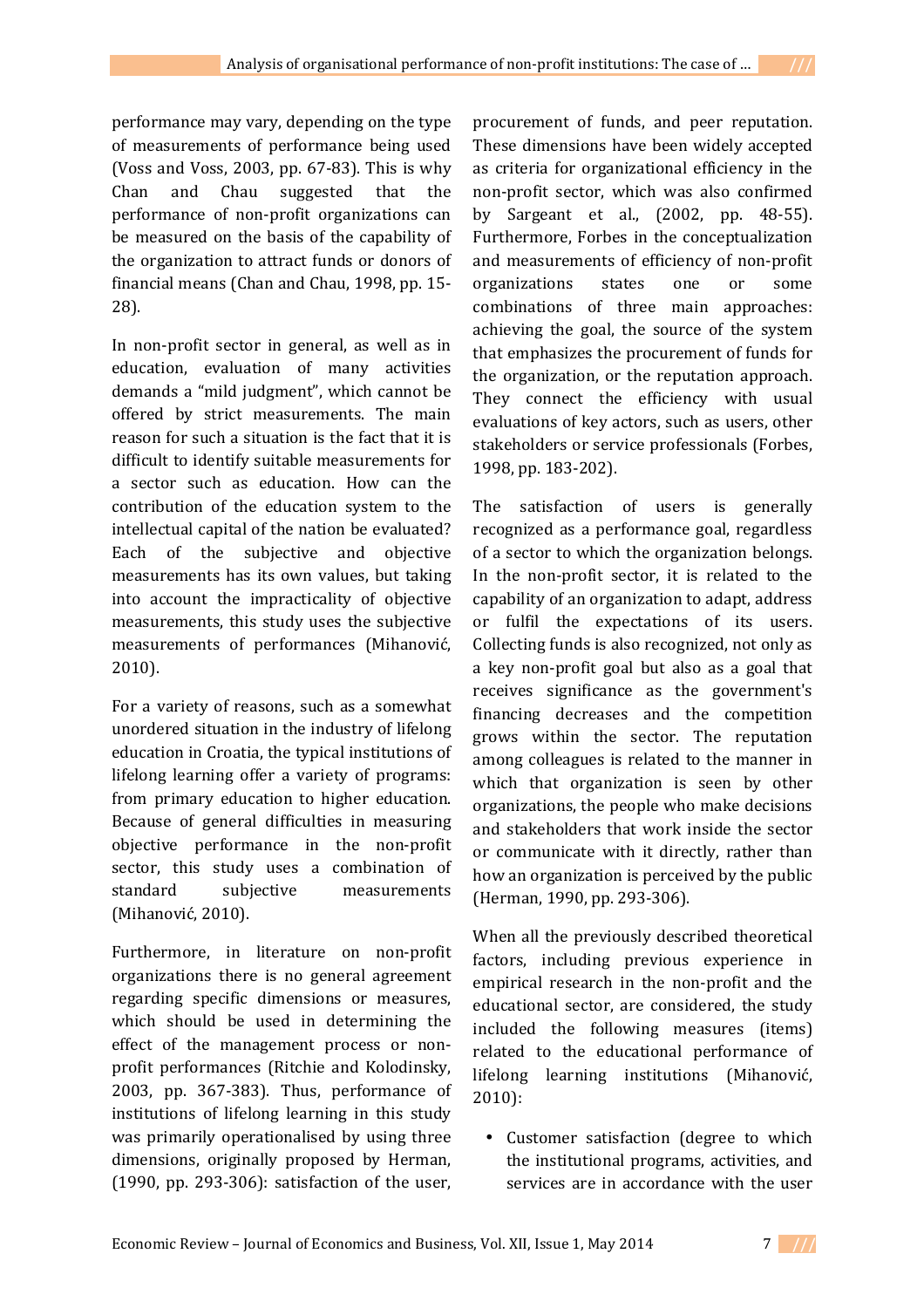needs and preferences; degree of user satisfaction with the type and quality of programs, activities and services provided by institutions; degree of user satisfaction with the price charged for services rendered; satisfaction of participants/beneficiaries regarding the availability of free programs, activities and services that institutions provide);

- Resources (amount of funding received from the state; amount of funding received from local and local/regional government; amount of funding received directly from students and employers; size of the annual operational budget of the organization; number of employees paid from the budget of the organization);
- Reputation (peer reputation with managers of other educational institutions related to programs, activities and services; ability to raise funds; the ability to engage trained and quality staff; ability to accomplish its mission; reputation of institutions in the wider community):
- Realization of goals and missions in comparison with other competitive institutions;
- Commitment of employees to lifelong learning institutions;
- Cooperation of employees and departments within such an institution;
- Growth of the institutions (ratio on the educational "market") in comparison to other competitive institutions.

The pressures of responsibility towards the public enlarge the problem of measuring performance in non-profit organizations. Too often, that pressure makes the management look for that which is measurable, rather than what is important in terms of achieving the mission and the relevant goals. Out of those

reasons, it has been proposed that it is better to evaluate non-profit organizations towards the level of achieving both short-term and long-term goals (Andreasen and Kotler, 2007, pp. 26).

In addition, the effectiveness of non-profit organizations is still the question of comparison with the past or others. Thus, educational institutions were asked to indicate their activities over the past five years, as to address the orientation towards competition (Herman and Renz, 1999, pp. 107-126). In this way, the recommendation by Caruana et al. (1998, pp. 55-70) has been also addressed, as they measured performance in funding over the five year period. Measuring the growth performance during a five year period is also in accordance with the idea that market orientation is a form of investment that has a long-lasting effect (Greenley, 1995, pp. 1-13).

## **2. METHODOLOGY OF THE EMPIRICAL RESEARCH**

The paper used secondary and primary data sources. In conducting the secondary research, available relevant literature in the field of performance of non-profit and educational organizations was consulted, along with studies in non-profit marketing, management, and stakeholder orientation. In addition, in-depth interviews with relevant experts were conducted, so as to identify the fundamental constructs to be included into the research instrument. The empirical population of this study is composed of leaders (managers) of Croatian institutions of lifelong learning. In the empirical part of the study, a representative sample was used to collect the primary data, by using the specially designed questionnaire. It was based both on the theoretical findings and results of exploratory research (expert interviews).

In order to verify the theoretical model, the primary survey covered all the institutions of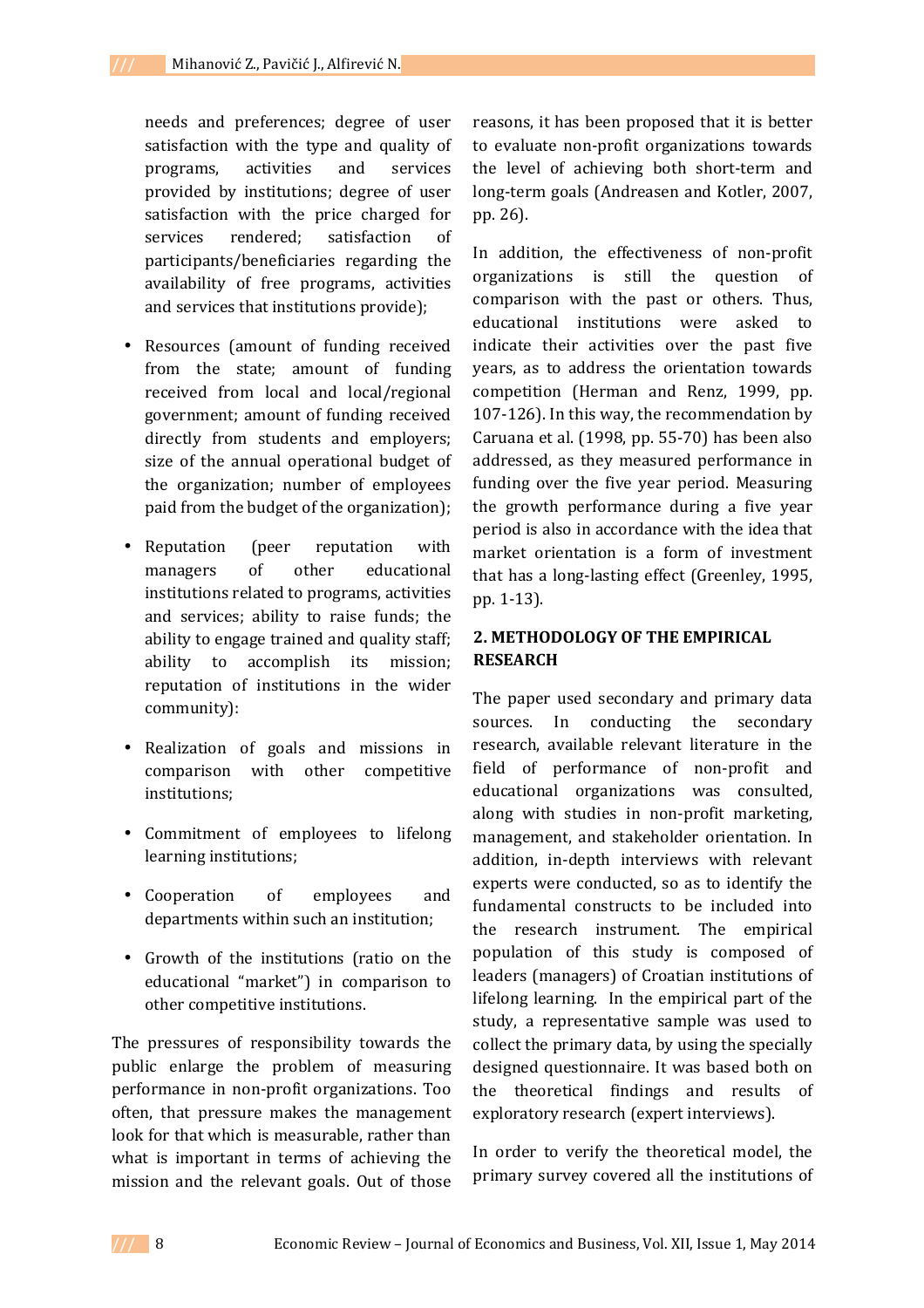adult education in Croatia (183 of them) (Mihanović, 2010), as they are specialized and primarily engaged in lifelong learning. Managers of these institutions were considered as the most appropriate actors for collection of survey information, because they have access to the relevant information. They have a close relationship with their stakeholders and are often the recipients of regular feedback on satisfaction with the programs and employees. At the same time, they have a wide view that is necessary for providing the required information on the activities and culture of the entire organization. Collecting such information from secondary sources was not considered a viable alternative, because such data are often incomplete and, if they are available, they are always at least 12 months old. In addition, Pearce et al. demonstrated that subjective data are a reliable means of measuring performance in the profit sector (Pearce et al., 1987, pp. 125-134).

### **3. RESEARCH RESULTS**

## **3.1. Performance of Croatian institutions of lifelong learning**

As indicated in the previous part of the study, the overall performance of institutions of lifelong learning consists of four components: satisfaction of participants; financing (resources), reputation, other factors (employee commitment, co-operation of employees and departments, achieving the goals and mission, growth of the institution). The level of performance was measured by Likert, on a one to five scale. In determining the average level of performance, each component and overall level of performance made a simple calculation of the arithmetic mean because the deviation was the same. In determining the overall level of performance for institutions of lifelong education in Croatia, performance value for each of the four components was first calculated. Based on the analysis of means, the following values

for each component of performance measured during the period of five years were found: satisfaction of participants (3.59) finance (2.95), reputation (3.63), other factors of performance (3.44) (see Figure 3.1). The values of degree of performance of lifelong learning institutions (on a scale 1 to 5) were in the range of 2.95 to 3.63, with an average value of 3.0, which represents a neutral value (i.e., scores above 3.0 indicate increasing, while results below 3.0 show decreasing performance). The overall level of performance was 3.40.

Figure 3.1 shows that the highest performance of institutions of lifelong learning is achieved in components related to reputation and user (student) satisfaction. The lowest level of performance (below the medianlimit of 3.00) is related to funding, which is the only declining component of performance for Croatian institutions during the previous fiveyear long period.



Figure 3.1. The average level of performance for Croatian lifelong learning institutions *Source: Research results* 

In order to analyse the difference between the average values of the four performance components, the analysis of variances (ANOVA) was conducted. The results (see Table 3.1) demonstrate the existence of a statistically significant difference in the level of performance of all four components.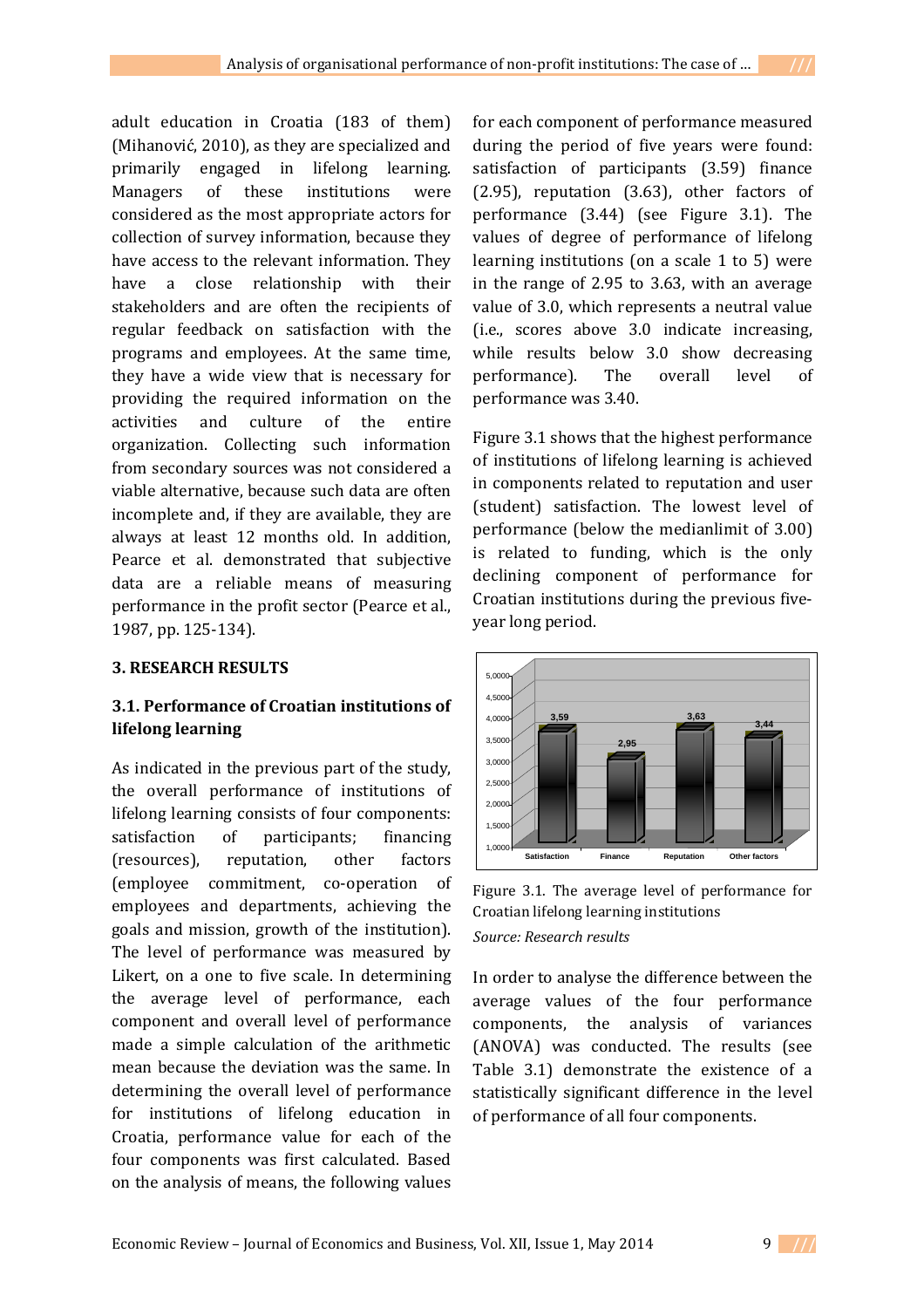| <b>Source of</b><br><b>Variation</b> | <b>SS</b>                | df  | <b>MS</b> | F | P-value                      |
|--------------------------------------|--------------------------|-----|-----------|---|------------------------------|
| <b>Between</b><br>Groups             | 26.63363889              | 3   |           |   | 8.87788 14.05517 0.000000011 |
| Within<br>Groups                     | 224.8656667 356 0.631645 |     |           |   |                              |
|                                      |                          |     |           |   |                              |
| Total                                | 251.4993056              | 359 |           |   |                              |

Table 3.1. ANOVA according to four components of performance

*Source: Research results* 

## **3.2. Analysis of performance drivers for Croatian institutions of lifelong learning**

Table 3.2 shows the average level of performance as measured in the last five years by four dimensions of performance. However, it is especially interesting to single out a range of drivers (factors) which influence the creation of differences between organizations.

Within the dimension of the performance in securing financing (fundraising), it can be seen that the first and second items used in the survey have values of 2.22 and 2.42. These two items are related to the amount of funding received from the state, as well as local and regional government, which demonstrates that the amount of funding from these sources declined in the past five years. The third, fourth and fifth item are related to the amount of funds received directly from students and employers, size of the annual operational budget of the institution, and number of paid employees. When viewed according to those three items, performance in the last five years increased, while the most significant increase in the amount of funding was received directly from students and employers.

By observing the satisfaction of the participants as a performance component, the largest increase noticed in performance measured in the last five years was related to the satisfaction of participants/beneficiaries of programs, activities, and services provided by lifelong learning institutions. The smallest increase in performance was recorded in the

degree of satisfaction of participants/ beneficiaries regarding the availability of free programs, activities and services. Such a result is logical, given the decline in funding from the state.

By observing reputation as a performance component, the largest increase in performance measured in the past five years was registered in the level of peer reputation for attracting and engaging high quality staff. The smallest increase in performance was achieved in peer reputation related to the ability to raise financial funds. By observing the components of other performance factors, it was found that there is no significant difference among them (see Table 3.2):

Table 3.2. The average level of performance by components and by factors

| Questions that<br>describe every<br>factor | Satisfaction        | Finance | Reputation | Other<br>factors |
|--------------------------------------------|---------------------|---------|------------|------------------|
| Item 1                                     | 3.67                | 2.22    | 3.67       | 3.38             |
| Item 2                                     | 4.12                | 2.41    | 3.37       | 3.42             |
| Item <sub>3</sub>                          | 3.77                | 3.41    | 3.88       | 3.49             |
| Item 4                                     | 3.27                | 3.32    | 3.57       | 3.47             |
| Item 5                                     | 3.13                | 3.37    | 3.67       |                  |
| $\sim$<br>$\sim$                           | $\mathbf{r}$<br>. . |         |            |                  |

*Source: Research results* 

### **4. CONCLUSION**

The results of this study indicate that the overall performance of institutions of lifelong learning consists of four components: satisfaction of their users (students); financing (resources), peer reputation, and other factors (employee commitment, collaboration of employees and departments, achieving goals and missions, growth of the institution). The results show that the institutions of lifelong learning in Croatia are most successful in achieving a high level of peer reputation and user (student) satisfaction. The lowest level of performance (below the mid-point of 3.00 on the Likert measurement scale) is related to funding (fundraising). This is also the only performance dimension for Croatian institutions of lifelong education which is in

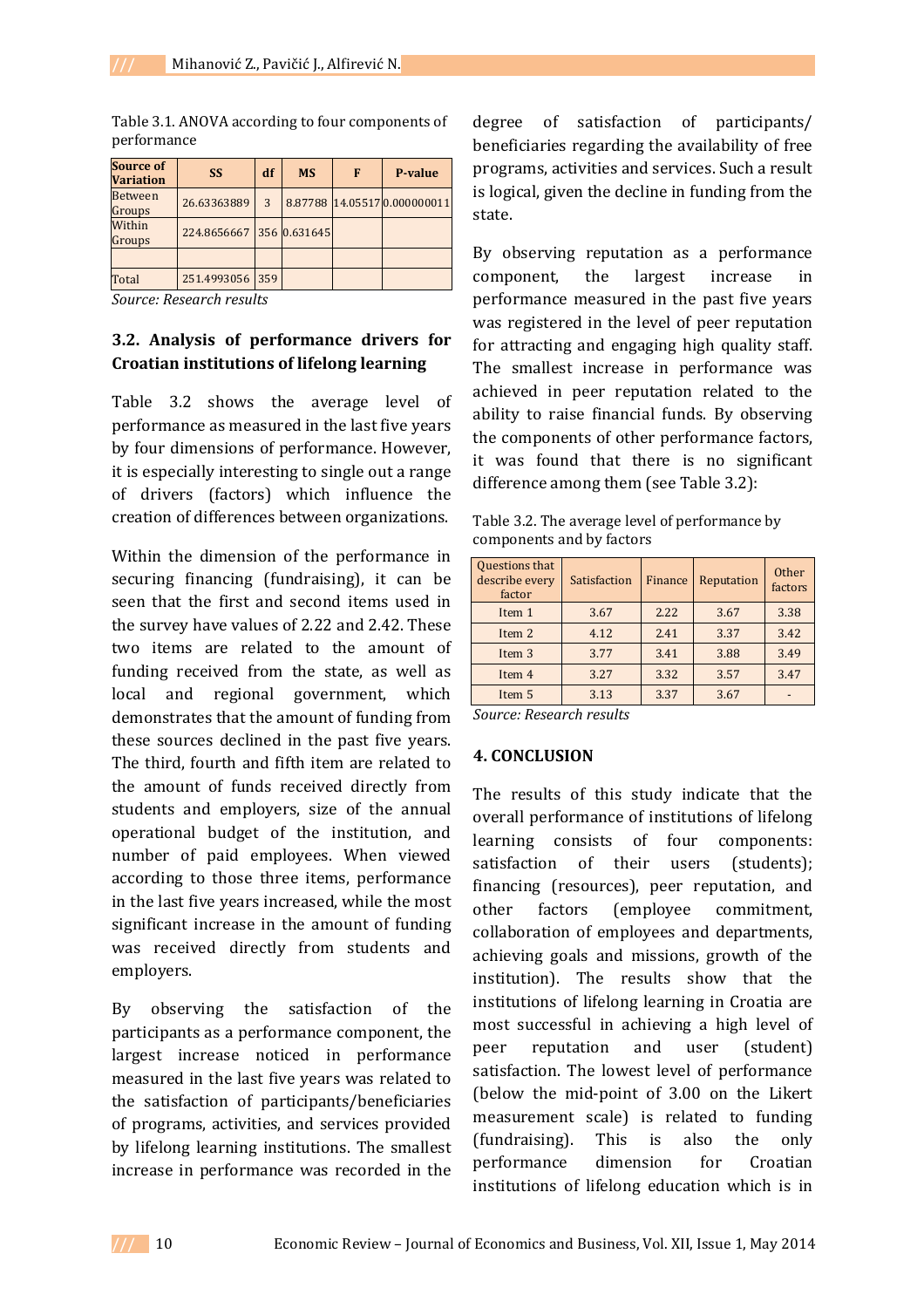decline during the last five years. A statistically significant difference was found in the level of performance of four components: satisfaction, finance, reputation, and other factors. The most important statistical difference is the negative one, occurring mostly in financing.

By observing user (student) satisfaction, the largest increase in performance measured in the last five years was related to the satisfaction with the programs, activities, and services, regularly provided by lifelong learning institutions. The smallest increase in performance was recorded in the degree of satisfaction with the availability of free programs, activities, and services, which is logical, given the decline in funding from the state (and other donors), during the economic crisis.

By observing peer reputation, the largest increase in performance measured in the past five years was related to peer reputation to attract and develop high quality staff. The smallest increase in performance was achieved in peer reputation related to the ability to raise funds. By observing the components of other performance factors, it was found that there was no significant difference among different items included into the survey. Authors hope that the presented research results can be helpful for managers of lifelong learning institutions in the region in creating strategies, which can then lead to better organizational performance.

### **REFERENCES**

- 1. Aghion, P., Dewatripont, M., Hoxby, C., Mas-Colell, A. & Sapir, A. (2008). *Higher aspirations: An agenda for reforming European universities*. Bruegel blueprint series. Vol. V.
- 2. Andreasen, A.R. & Kotler, P. (2007). *Strategic Marketing for Nonprofit Organizations*, 7th Edition, Pearson Education.
- 3. Avkiran, N. (2001). Investigating technical and scale efficiencies of Australian Universities through data envelopment analysis. *Socio Economic Planning Sciences*. Vol. 35.
- 4. Balser, D. & McClusky, J. (2005). Managing stakeholder relationships and nonprofit organization effectiveness. *Nonprofit Management & Leadership*. 47(2).
- 5. Beasley, J.E. (1995). Determining teaching and research efficiencies. *Journal of the operational research society*. Vol. 46.
- 6. Buble, M. (2006). *Menadžment*. Ekonomski fakultet Split.
- 7. Callen, J.L. & Falk, H. (1993). Agency and efficiency in nonprofit organizations – the case of specific health focus charities. *Accounting Review*. 68(1).
- 8. Caruana, A., Ramaseshan, B. & Ewing, M.T. (1998). Do universities that are more market orientated perform better? *International Journal of Public Sector Management*. 11(1).
- 9. Chan, R.Y. & Chau, A. (1998). Do marketing oriented Children and Youth Centers (CYCs) Perform Better: An Exploratory Study in Hong Kong. *Journal of Professional Services Marketing*. 16(1).
- 10. Colbert, A., Levary, R.R. & Shaner, M.C. (2000). Determining the relative efficiency of MBA programs using DEA. *European Journal of operational Research*. Vol. 125.
- 11. Cutt, J., et al. (1996). Nonprofits Accommodate the Information Demands of Public and Private Funders. *Nonprofit Management and Leadership*. Vol. 7.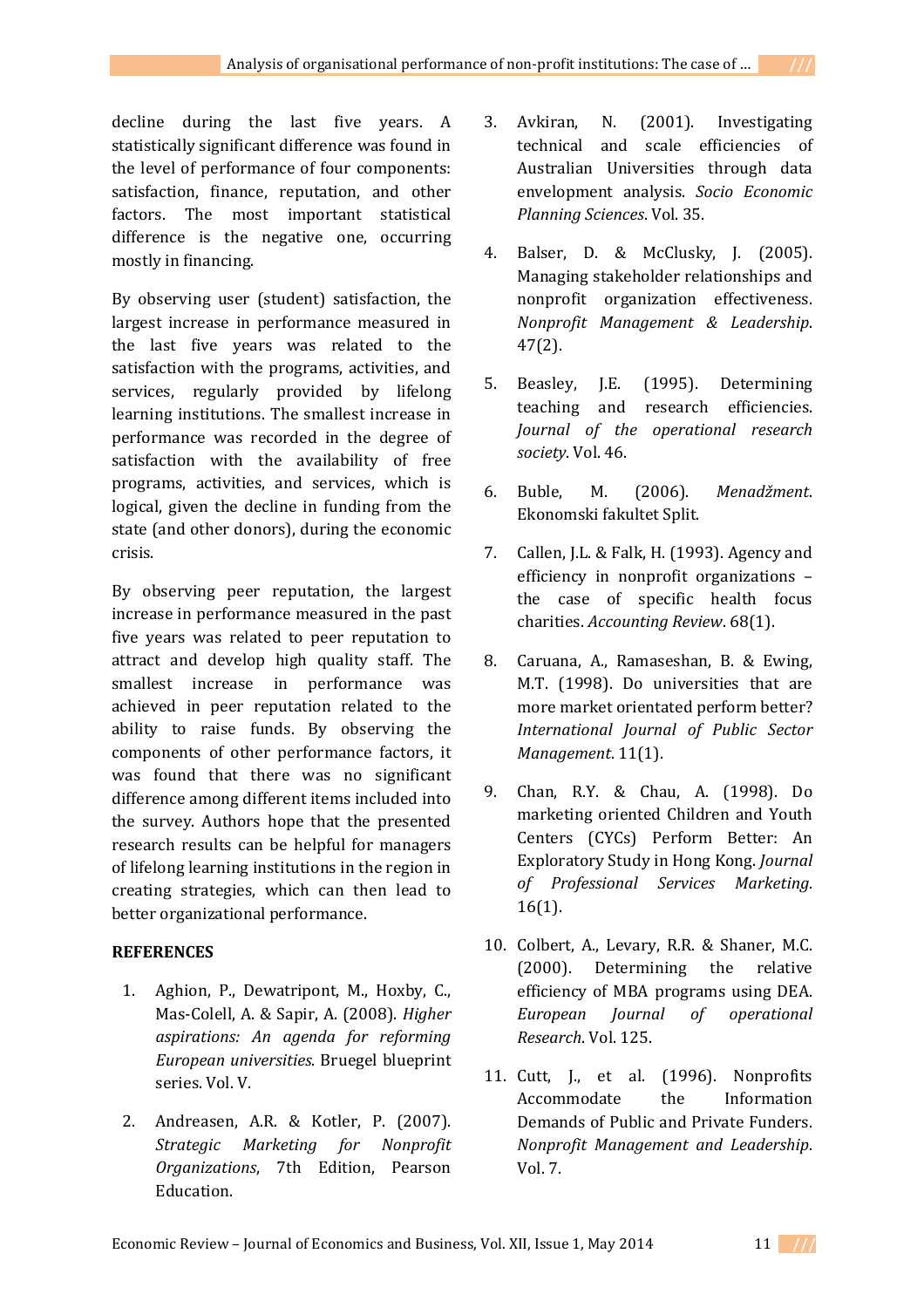- 12. Doherty, D.G. (2005). *Developing quality systems in education*. Routledge, London.
- 13. Forbes, D.P. (1998). Measuring the Unmeasurable: Empirical Studies of Nonprofit Organization Effectiveness from 1977 to 1997. *Nonprofit and Voluntary Sector Quarterly*. Vol. 27.
- 14. Greenley, E.G. (1995). Market Orientation and Company Performance: Empirical Evidence From UK Companies. *British Journal of Management*. Vol. 6.
- 15. Hammond, L.K., Harmon, A.H. & Webster, L.R. (2007). University performance and strategic marketing: an extended study. *Marketing Intelligence & Planning*. Vol. 25 No. 5.
- 16. Harmon, H.A., Webster, R.L. & Hammond, K.L. (2003). Pilot study comparing market orientation culture of business and schools of business. *Psychological Reports*. Vol. 93.
- 17. Heck, R.H. & Hallinger, P. (2005). The Study of Educational Leadership and Management. Where Does the Field Stand Today? *Educational Management Administration Leadership*. Vol. 33.
- 18. Herman, R.D. (1990). Methodological Issues in Studying the Effectiveness of Nongovernmental and Nonprofit Organizations. *Nonprofit and Voluntary Sector Quarterly*. 19(3).
- 19. Herman, R.D. & Renz, D.O. (1997). Multiple Constituencies and the Social Construction of Nonprofit Organization Effectiveness. *Nonprofit and Voluntary Sector Quarterly*. 26(2).
- 20. Herman, R.D., Renz, D.O. (1998) Nonprofit Organizational Effectiveness: Contrasts Between Especially Effective and Less Effective Organizations.

*Nonprofit Management & Leadership*. 9(1).

- 21. Herman, R.D. & Renz, D.O. (1999). Theses on Nonprofit Organizational Effectiveness. *Nonprofit and Voluntary Sector Quarterly*. 28(2).
- 22. Kara, A., Spillan, J.E. & DeShields, Jr.O.W. (2004). An empirical investigation of the link between market orientation and business performance in nonprofit service providers. *Journal of Marketing Theory & Practice*. 12(2).
- 23. Mihanović, Z. (2010). Impact of market orientation on performance of lifelong learning institution in Croatia (in Croatian). PhD Thesis, Ekonomski fakultet Split.
- 24. Pearce, J.A., Robbins, D.K. & Robinson, R.B. (1987). The impact of grand strategy and planning formality on financial performance. *Strategic Management Journal*. Vol. 8.
- 25. Poister, T.H. (2003). *Measuring performance in public and nonprofit organizations*. San Francisco: Jossey-Bass.
- 26. Ritchie, W.J. & Kolodinsky, R.W. (2003). Nonprofit Organization Financial Performance Measurement: An Evaluation of New and Existing Financial Performance Measures. *Nonprofit Management and Leadership*. 13(4).
- 27. Sammons, P. (1999). *School Effectiveness Coming of Age in the Twenty-First Century*. Lisse: Swets and Zeitlinger.
- 28. Sargeant, A., Foreman, S. & Liao, Mei-Na (2002). Operationalizing the Marketing Concept in the Nonprofit Sector. *Journal of* Nonprofit *& Public Sector Marketing*. 10(2).